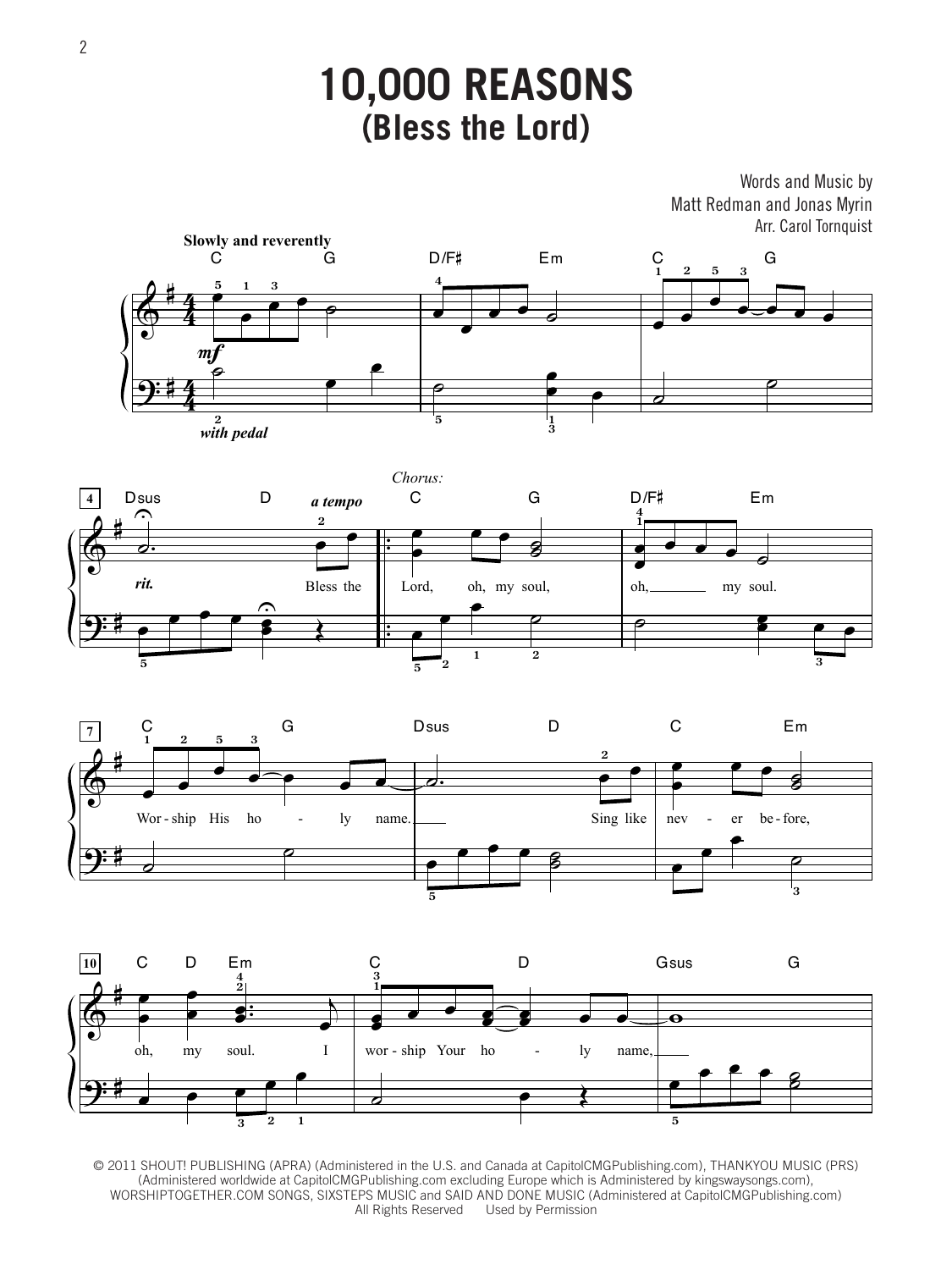## **CORNERSTONE**

Words and Music by Edward Mote, Eric Liljero, Jonas Myrin and Reuben Morgan Arr. Carol Tornquist









© 2012 HILLSONG MUSIC PUBLISHING All Rights Administered at CapitolCMGPublishing.com All Rights Reserved Used by Permission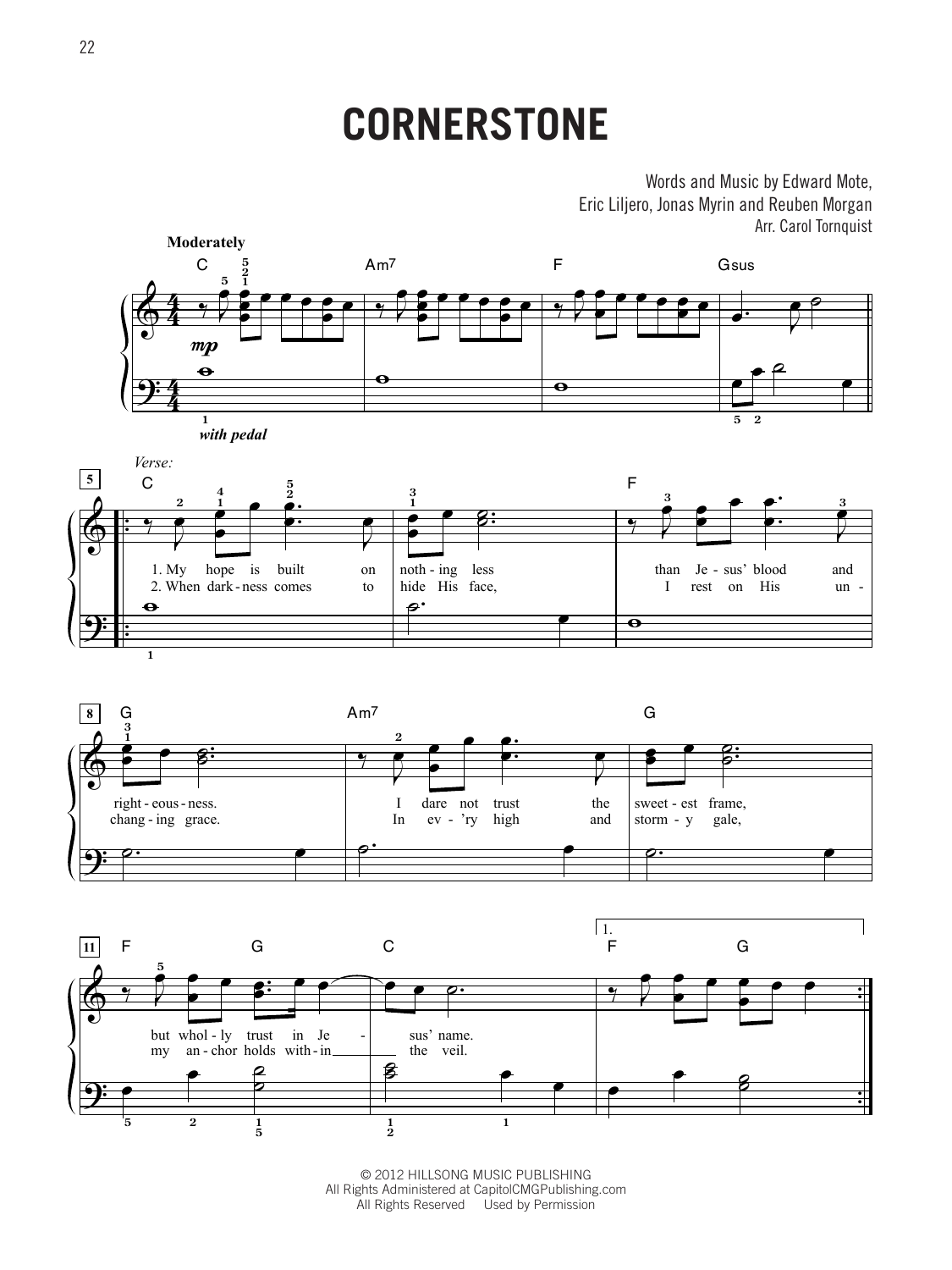## **OPEN UP THE HEAVENS**

Words and Music by Meredith Andrews, Jason Ingram, Stuart Garrard, Andi Rozier and James MacDonald Arr. Carol Tornquist



*with pedal*







© 2013 WORD MUSIC, LLC, SONY/ATV TIMBER PUBLISHING, OPEN HANDS MUSIC, STUGIO MUSIC PUBLISHING and HARVEST BIBLE CHAPEL PUBLISHING DESIGNEE All Rights Reserved Used by Permission